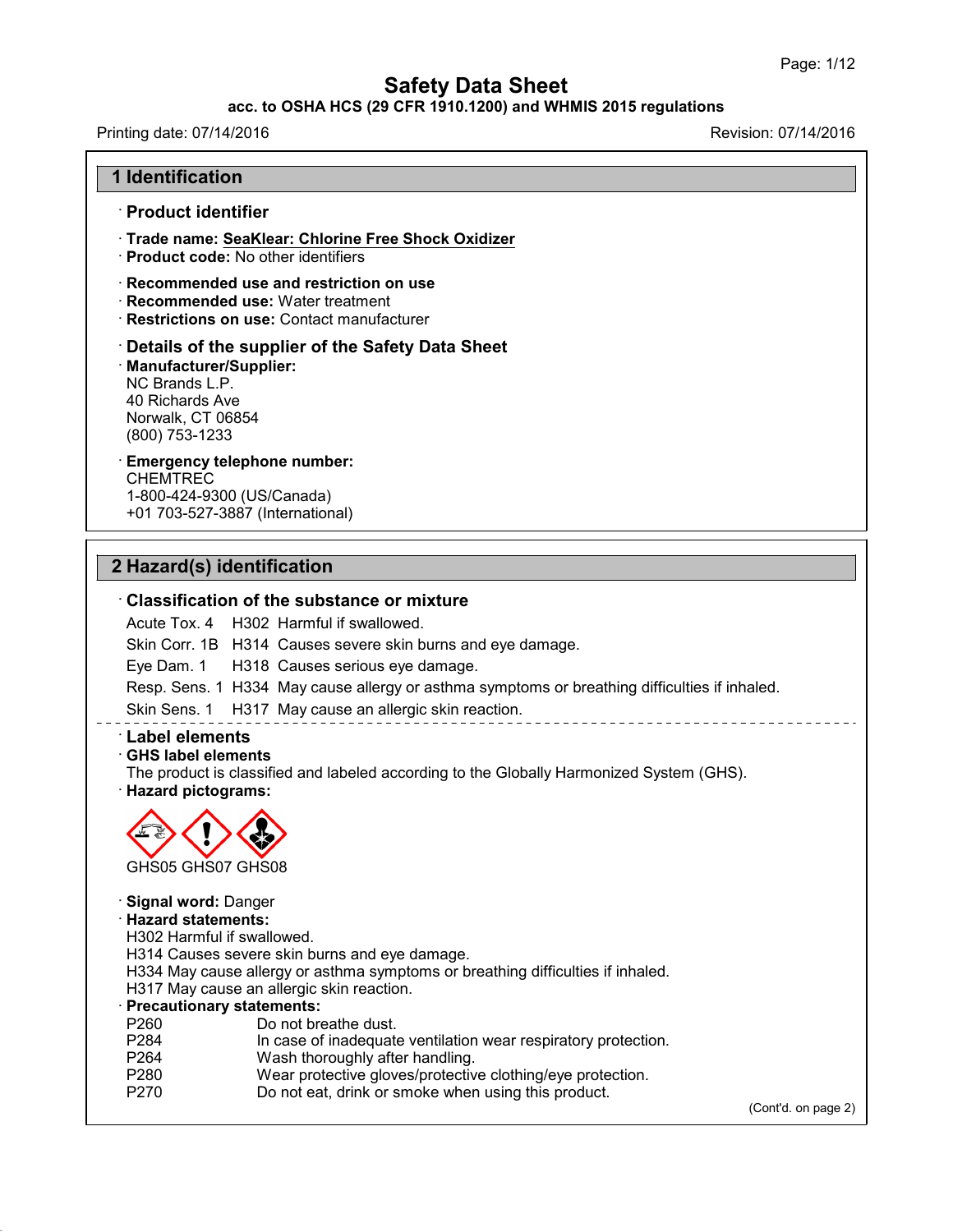**acc. to OSHA HCS (29 CFR 1910.1200) and WHMIS 2015 regulations**

Printing date: 07/14/2016 Revision: 07/14/2016

#### **Trade name: SeaKlear: Chlorine Free Shock Oxidizer**

|                  | (Cont'd. of page 1)                                                                                   |  |
|------------------|-------------------------------------------------------------------------------------------------------|--|
| P272             | Contaminated work clothing must not be allowed out of the workplace.                                  |  |
|                  | P303+P361+P353 If on skin (or hair): Take off immediately all contaminated clothing. Rinse skin with  |  |
|                  | water/shower.                                                                                         |  |
|                  | P305+P351+P338 If in eyes: Rinse cautiously with water for several minutes. Remove contact lenses, if |  |
|                  | present and easy to do. Continue rinsing.                                                             |  |
| P310             | Immediately call a POISON CENTER/doctor.                                                              |  |
| P304+P340        | IF INHALED: Remove person to fresh air and keep comfortable for breathing.                            |  |
| P342+P311        | If experiencing respiratory symptoms: Call a POISON CENTER/doctor.                                    |  |
| P363             | Wash contaminated clothing before reuse.                                                              |  |
| P333+P313        | If skin irritation or rash occurs: Get medical advice/attention.                                      |  |
| P301+P312        | IF SWALLOWED: Call a POISON CENTER/doctor if you feel unwell.                                         |  |
|                  | P301+P330+P331 If swallowed: Rinse mouth. Do NOT induce vomiting.                                     |  |
| P405             | Store locked up.                                                                                      |  |
| P <sub>501</sub> | Dispose of contents/container in accordance with local/regional/national/international                |  |
|                  | regulations.                                                                                          |  |
|                  | Other hazards There are no other hazards not otherwise classified that have been identified.          |  |
|                  |                                                                                                       |  |

## **3 Composition/information on ingredients**

#### · **Chemical characterization: Mixtures**

| Components: |  |
|-------------|--|
|-------------|--|

 $\sim$  .

|                                              | 70693-62-8   pentapotassium bis(peroxymonosulphate) bis(sulphate)<br>Skin Corr. 1B, H314; Eye Dam. 1, H318<br>$\Diamond$ Acute Tox. 4, H302                                                                  | $>80\%$  |  |
|----------------------------------------------|--------------------------------------------------------------------------------------------------------------------------------------------------------------------------------------------------------------|----------|--|
| $7727 - 21 - 1$ dipotassium peroxodisulphate | <b>EXALC</b> Ox. Sol. 3, H272<br>$\diamondsuit$ Resp. Sens. 1, H334<br>$\langle \hat{\uparrow} \rangle$ Acute Tox. 4, H302; Skin Irrit. 2, H315; Eye Irrit. 2A, H319; Skin Sens. 1, H317;<br>STOT SE 3, H335 | $0 - 5%$ |  |

## · **Additional information:**

For the listed ingredient(s), the identity and/or exact percentage(s) are being withheld as a trade secret. For the wording of the listed Hazard Statements refer to section 16.

#### **4 First-aid measures**

#### · **Description of first aid measures**

#### · **After inhalation:**

43.0

Supply fresh air and to be sure to call for a doctor. Provide oxygen treatment if affected person has difficulty breathing. In case of irregular breathing or respiratory arrest provide artificial respiration. · **After skin contact:** Immediately remove any clothing soiled by the product. Brush off loose particles from skin. Immediately wash with water and soap and rinse thoroughly. If skin irritation continues, consult a doctor. Seek immediate medical help for blistering or open wounds.

(Cont'd. on page 3)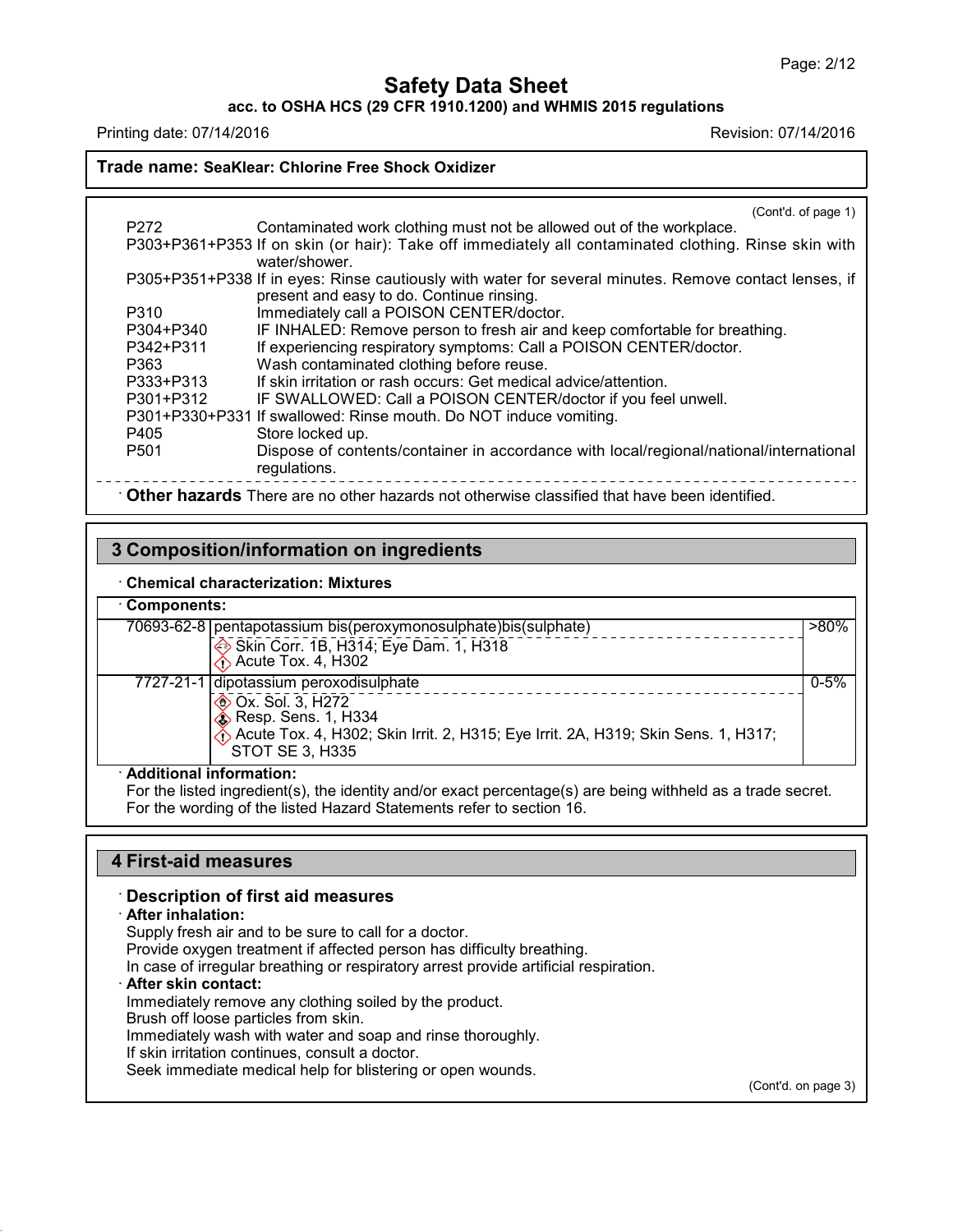**acc. to OSHA HCS (29 CFR 1910.1200) and WHMIS 2015 regulations**

Printing date: 07/14/2016 Revision: 07/14/2016

## **Trade name: SeaKlear: Chlorine Free Shock Oxidizer**

(Cont'd. of page 2)

· **After eye contact:** Protect unharmed eye. Remove contact lenses if worn, if possible. Rinse opened eye for several minutes under running water. Then consult a doctor. · **After swallowing:** Rinse out mouth and then drink plenty of water. Do not induce vomiting; immediately call for medical help. · **Most important symptoms and effects, both acute and delayed:** Asthma attacks Breathing difficulty Coughing Allergic reactions Gastric or intestinal disorders when ingested. Nausea in case of ingestion. Vomiting. Diarrhea. · **Danger:** Danger of gastric perforation. Danger of impaired breathing. Causes severe skin burns and eye damage. May cause allergy or asthma symptoms or breathing difficulties if inhaled. Harmful if swallowed. · **Indication of any immediate medical attention and special treatment needed:** Medical supervision for at least 48 hours. Severe allergic skin reaction, bronchial spasms and anaphylactic shock are possible. Later observation for pneumonia and pulmonary edema. If necessary oxygen respiration treatment. Contains dipotassium peroxodisulphate. May produce an allergic reaction. In cases of irritation to the lungs, initial treatment with cortical steroid inhalants. If medical advice is needed, have product container or label at hand. **5 Fire-fighting measures** · **Extinguishing media**

· **Suitable extinguishing agents:** Water spray

· **For safety reasons unsuitable extinguishing agents:** None.

· **Special hazards arising from the substance or mixture** Formation of toxic gases is possible during heating or in case of fire.

- · **Advice for firefighters**
- · **Protective equipment:**

43.0

Wear self-contained respiratory protective device.

Wear fully protective suit.

## **6 Accidental release measures**

· **Personal precautions, protective equipment and emergency procedures:** Ensure adequate ventilation.

(Cont'd. on page 4)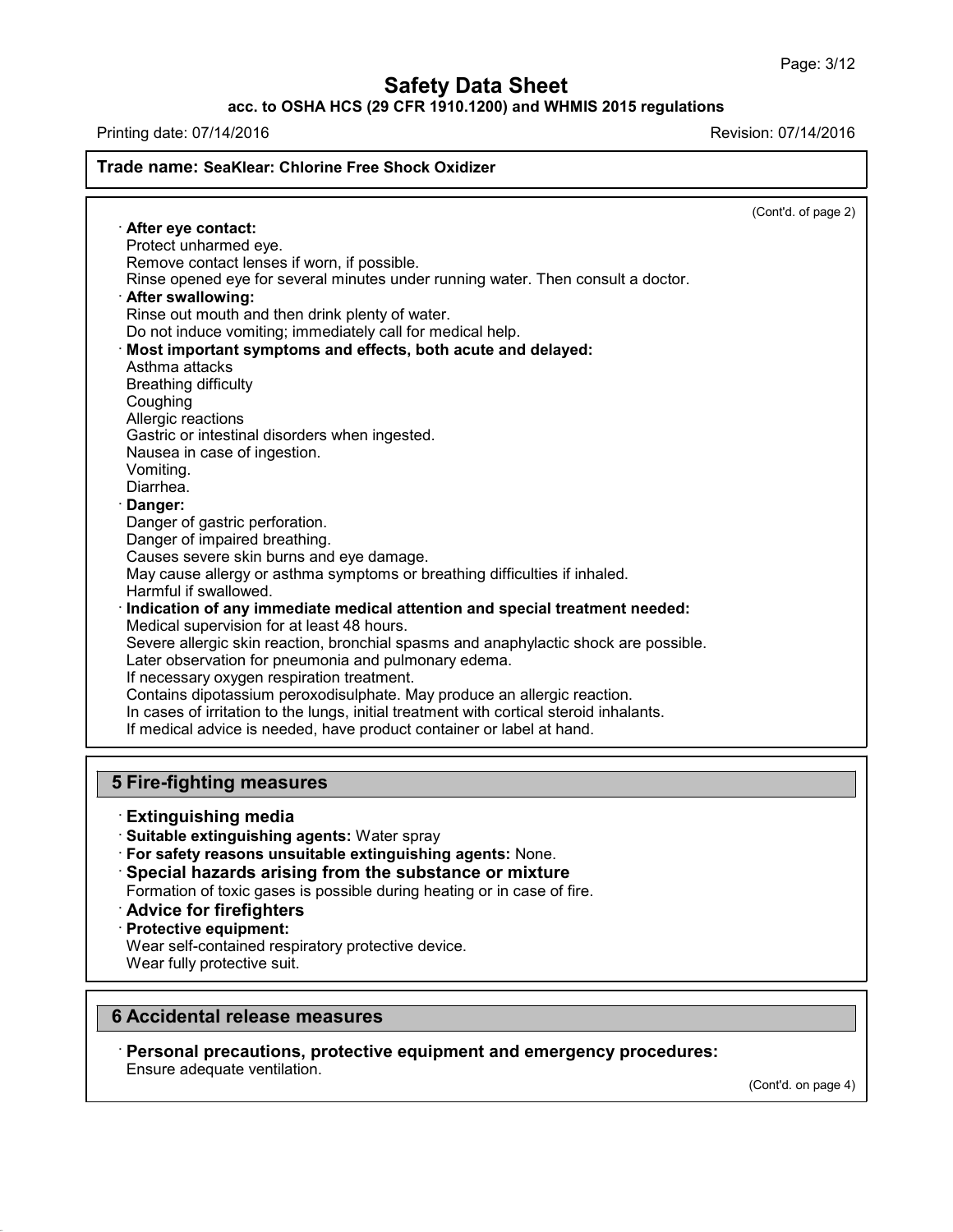**acc. to OSHA HCS (29 CFR 1910.1200) and WHMIS 2015 regulations**

Printing date: 07/14/2016 Revision: 07/14/2016

**Trade name: SeaKlear: Chlorine Free Shock Oxidizer**

(Cont'd. of page 3)

Use personal protective equipment as required. Avoid formation of dust.

Do not breathe dust.

#### · **Environmental precautions:**

Do not allow undiluted product or large quantities of it to reach ground water, water course or sewage system.

Inform respective authorities in case of seepage into water course or sewage system.

#### · **Methods and material for containment and cleaning up:**

Pick up mechanically.

Send for recovery or disposal in suitable receptacles.

· **Reference to other sections:**

See Section 7 for information on safe handling.

- See Section 8 for information on personal protection equipment.
- See Section 13 for disposal information.

## **7 Handling and storage**

#### · **Handling**

## · **Precautions for safe handling:**

Use only in well ventilated areas.

Prevent formation of dust.

Any deposit of dust which cannot be avoided must be regularly removed.

· **Information about protection against explosions and fires:**

Keep ignition sources away - Do not smoke.

Emergency cooling must be available in case of nearby fire. Keep respiratory protective device available.

#### · **Conditions for safe storage, including any incompatibilities**

· **Storage**

43.0

· **Requirements to be met by storerooms and receptacles:**

Storage area should be dry and well-ventilated.

- · **Information about storage in one common storage facility:** Store away from foodstuffs.
- Store away from reducing agents.
- Store away from flammable substances.
- Store away from metals.
- Do not store together with textiles.
- · **Further information about storage conditions:**
- Protect from humidity and water.
- Keep containers tightly sealed.
- · **Specific end use(s):** No relevant information available.

(Cont'd. on page 5)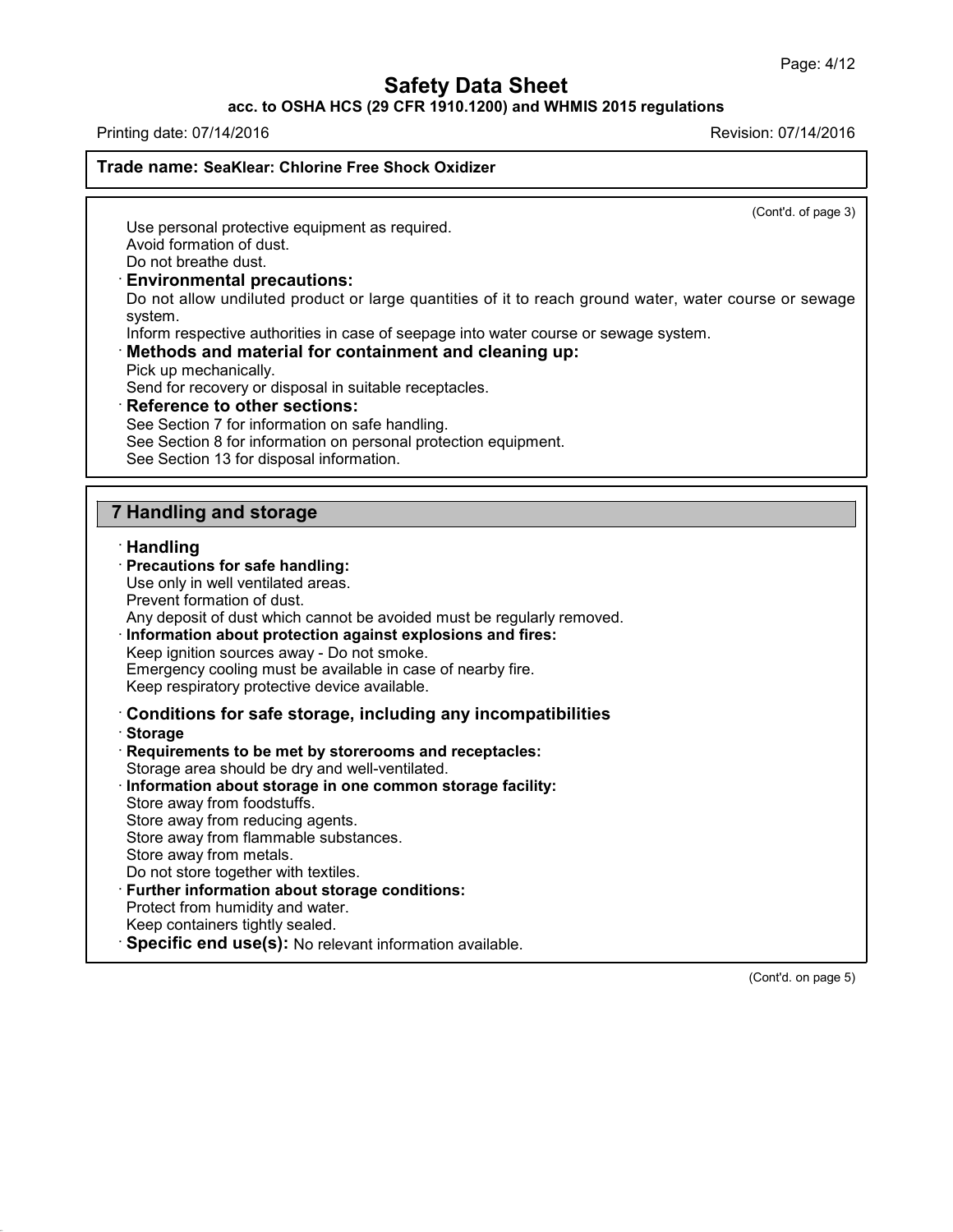**acc. to OSHA HCS (29 CFR 1910.1200) and WHMIS 2015 regulations**

Printing date: 07/14/2016 **Revision: 07/14/2016** 

Г

43.0

# **Trade name: SeaKlear: Chlorine Free Shock Oxidizer**

(Cont'd. of page 4)

|                                                                                                 | 8 Exposure controls/personal protection                                                                                                                                                                                                                                                                                                                                                                                                                                                                                                                    |
|-------------------------------------------------------------------------------------------------|------------------------------------------------------------------------------------------------------------------------------------------------------------------------------------------------------------------------------------------------------------------------------------------------------------------------------------------------------------------------------------------------------------------------------------------------------------------------------------------------------------------------------------------------------------|
| <b>Control parameters</b>                                                                       |                                                                                                                                                                                                                                                                                                                                                                                                                                                                                                                                                            |
|                                                                                                 | Components with limit values that require monitoring at the workplace:                                                                                                                                                                                                                                                                                                                                                                                                                                                                                     |
|                                                                                                 | 70693-62-8 pentapotassium bis(peroxymonosulphate)bis(sulphate)                                                                                                                                                                                                                                                                                                                                                                                                                                                                                             |
| <b>TLV (USA)</b>                                                                                | Long-term value: 0.1 mg/m <sup>3</sup><br>as Persulfates                                                                                                                                                                                                                                                                                                                                                                                                                                                                                                   |
|                                                                                                 | EL (Canada) Long-term value: $0.1 \text{ mg/m}^3$<br>as persulfate                                                                                                                                                                                                                                                                                                                                                                                                                                                                                         |
|                                                                                                 | 7727-21-1 dipotassium peroxodisulphate                                                                                                                                                                                                                                                                                                                                                                                                                                                                                                                     |
| <b>TLV (USA)</b>                                                                                | Long-term value: 0.1 mg/m <sup>3</sup><br>as Persulfates                                                                                                                                                                                                                                                                                                                                                                                                                                                                                                   |
|                                                                                                 | EL (Canada)   Long-term value: 0.1 mg/m <sup>3</sup><br>as persulfate                                                                                                                                                                                                                                                                                                                                                                                                                                                                                      |
|                                                                                                 | EV (Canada) Long-term value: 0.1 mg/m <sup>3</sup>                                                                                                                                                                                                                                                                                                                                                                                                                                                                                                         |
| Do not breathe dust.<br><b>Breathing equipment:</b><br>exceeded.<br><b>Protection of hands:</b> | <b>General protective and hygienic measures:</b><br>The usual precautionary measures for handling chemicals should be followed.<br>Keep away from foodstuffs, beverages and feed.<br>Immediately remove all soiled and contaminated clothing.<br>Wash hands before breaks and at the end of work.<br>Do not inhale gases / fumes / aerosols.<br>Avoid contact with the eyes and skin.<br>Engineering controls: No relevant information available.<br>Wear appropriate NIOSH respirator when ventilation is inadequate and occupational exposure limits are |
|                                                                                                 | Protective gloves                                                                                                                                                                                                                                                                                                                                                                                                                                                                                                                                          |
| Eye protection:                                                                                 | The glove material has to be impermeable and resistant to the product/ the substance/ the preparation.<br>Contact lenses should not be worn.                                                                                                                                                                                                                                                                                                                                                                                                               |
|                                                                                                 | Safety glasses                                                                                                                                                                                                                                                                                                                                                                                                                                                                                                                                             |
|                                                                                                 | <b>Body protection: Protective work clothing</b><br><b>Limitation and supervision of exposure into the environment</b><br>Avoid release to the environment.                                                                                                                                                                                                                                                                                                                                                                                                |
|                                                                                                 | (Cont'd. on page 6)                                                                                                                                                                                                                                                                                                                                                                                                                                                                                                                                        |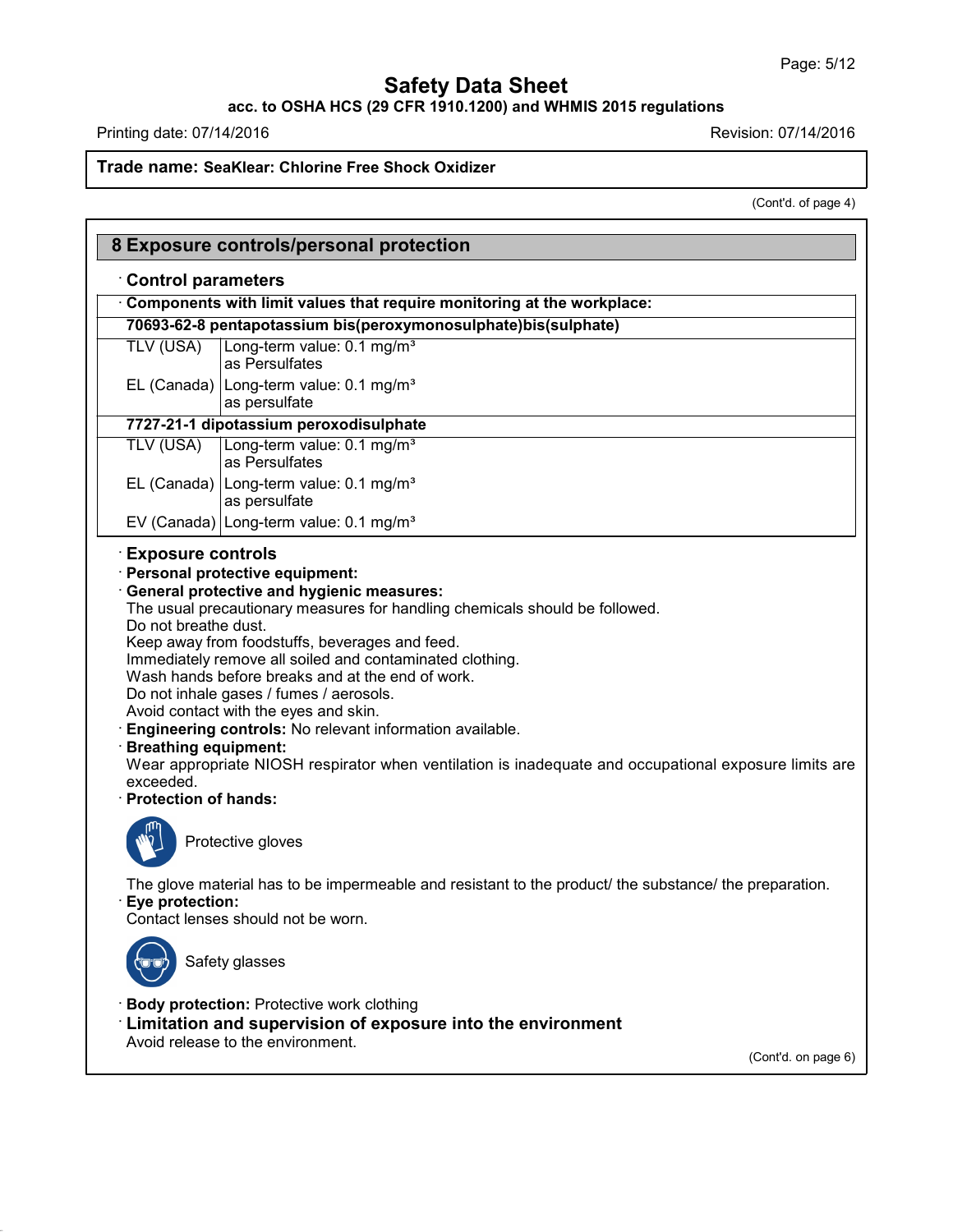**acc. to OSHA HCS (29 CFR 1910.1200) and WHMIS 2015 regulations**

Printing date: 07/14/2016 **Revision: 07/14/2016** 

**Trade name: SeaKlear: Chlorine Free Shock Oxidizer**

(Cont'd. of page 5)

· **Risk management measures** See Section 7 for additional information.

| 9 Physical and chemical properties                         |                                                   |  |  |  |  |
|------------------------------------------------------------|---------------------------------------------------|--|--|--|--|
| Information on basic physical and chemical properties      |                                                   |  |  |  |  |
| · Appearance:                                              |                                                   |  |  |  |  |
| Form:                                                      | Granulate                                         |  |  |  |  |
| Color:                                                     | White                                             |  |  |  |  |
| · Odor:                                                    | Odorless                                          |  |  |  |  |
| Odor threshold:                                            | Not determined.                                   |  |  |  |  |
| pH-value (30 g/l) at 20 °C (68 °F):                        | 2.1                                               |  |  |  |  |
| · Melting point/Melting range:                             | Not determined.                                   |  |  |  |  |
| <b>Boiling point/Boiling range:</b>                        | Not determined.                                   |  |  |  |  |
| · Flash point:                                             | Not applicable.                                   |  |  |  |  |
| · Flammability (solid, gaseous):                           | Contact with combustible material may cause fire. |  |  |  |  |
| · Auto-ignition temperature:                               | Not determined.                                   |  |  |  |  |
| Decomposition temperature:                                 | Not determined.                                   |  |  |  |  |
| Danger of explosion:                                       | Product does not present an explosion hazard.     |  |  |  |  |
| <b>Explosion limits</b>                                    |                                                   |  |  |  |  |
| Lower:                                                     | Not determined.                                   |  |  |  |  |
| Upper:                                                     | Not determined.                                   |  |  |  |  |
| Oxidizing properties:                                      | Contains oxidizing agent.                         |  |  |  |  |
| · Vapor pressure:                                          | Not determined.                                   |  |  |  |  |
| Density:                                                   |                                                   |  |  |  |  |
| Relative density at 20 °C (68 °F):                         | 2.35 $g/cm^3$ (19.611 lbs/gal)                    |  |  |  |  |
| Vapor density:                                             | Not applicable.                                   |  |  |  |  |
| <b>Evaporation rate:</b>                                   | Not applicable.                                   |  |  |  |  |
| · Solubility in / Miscibility with                         |                                                   |  |  |  |  |
| Water at 22 °C (72 °F):                                    | 297-357 g/l                                       |  |  |  |  |
| · Partition coefficient (n-octanol/water): Not determined. |                                                   |  |  |  |  |
| · Viscosity                                                |                                                   |  |  |  |  |
| Dynamic:                                                   | Not applicable.                                   |  |  |  |  |
| Kinematic:                                                 | Not applicable.                                   |  |  |  |  |
| <b>Other information</b>                                   | No relevant information available.                |  |  |  |  |

# **10 Stability and reactivity**

43.0

· **Reactivity:** No relevant information available.

· **Chemical stability:** Stable under normal temperatures and pressures.

(Cont'd. on page 7)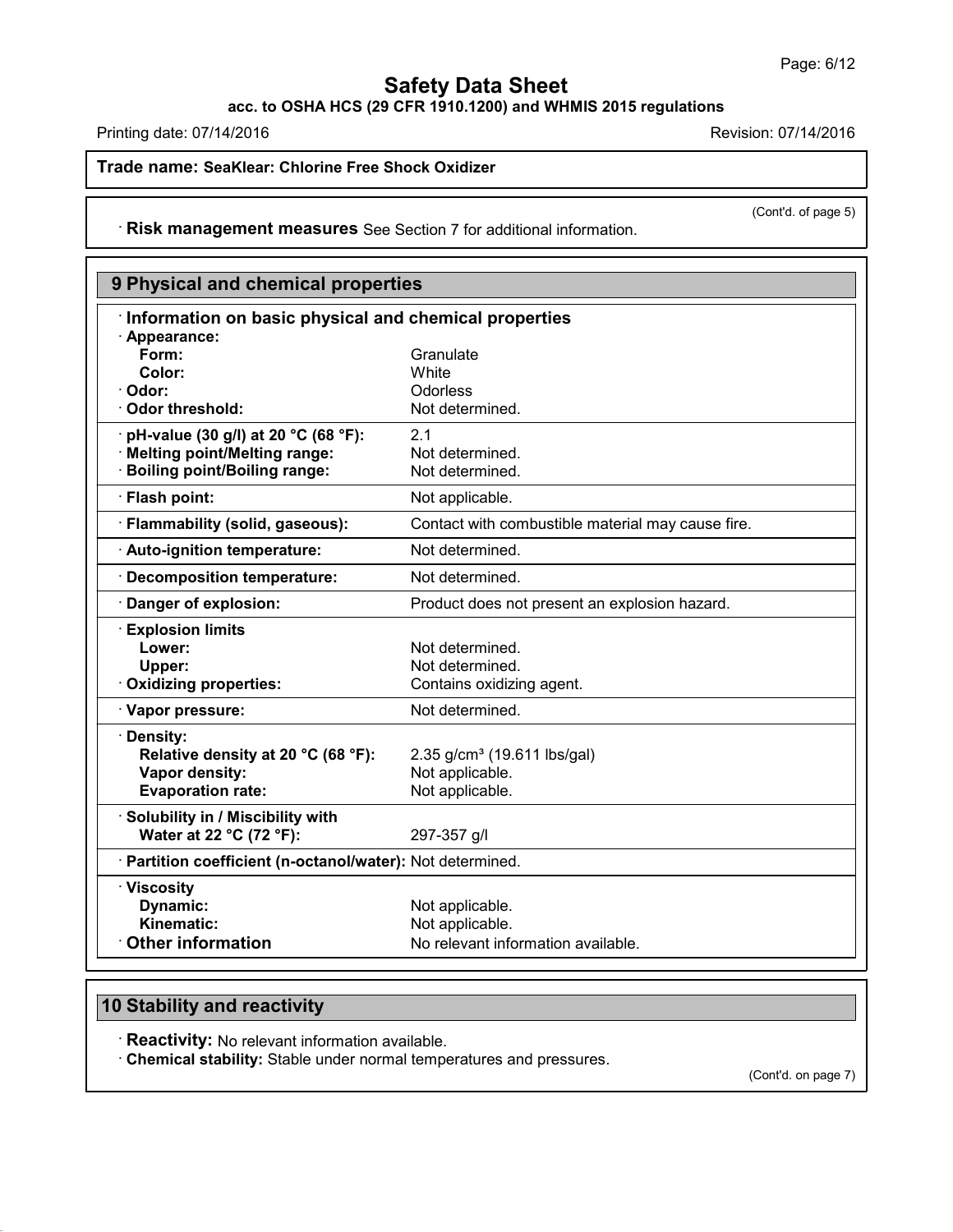#### **acc. to OSHA HCS (29 CFR 1910.1200) and WHMIS 2015 regulations**

Printing date: 07/14/2016 Revision: 07/14/2016

(Cont'd. of page 6)

**Trade name: SeaKlear: Chlorine Free Shock Oxidizer** · **Thermal decomposition / conditions to be avoided:** Decomposes before melting.

· **Possibility of hazardous reactions:**

Reacts with reducing agents. Reacts with halogenated compounds. Reacts with organic substances. Reacts with strong acids and alkali. Reacts with various metals.

## · **Conditions to avoid:**

Reacts with reducing agents. Excessive heat.

## · **Incompatible materials:**

Reducing agents. Strong acids Alkalis · **Hazardous decomposition products:** Carbon dioxide

Sulfur oxides (SOx) Toxic metal oxide smoke

## **11 Toxicological information**

· **Information on toxicological effects**

· **Acute toxicity:**

· **LD/LC50 values that are relevant for classification:**

**7727-21-1 dipotassium peroxodisulphate**

Oral LD50 802 mg/kg (rat)

- · **Primary irritant effect:**
- · **On the skin:** Caustic effect on skin and mucous membranes.

· **On the eye:** Strong caustic effect.

· **Sensitization:** May cause sensitisation by inhalation and skin contact.

· **IARC (International Agency for Research on Cancer):**

None of the ingredients are listed.

#### · **NTP (National Toxicology Program):**

None of the ingredients are listed.

#### · **OSHA-Ca (Occupational Safety & Health Administration):**

None of the ingredients are listed. · **Probable route(s) of exposure:** Ingestion.

Inhalation.

Eye contact.

Skin contact.

43.0

· **Acute effects (acute toxicity, irritation and corrosivity):**

May cause an allergic skin reaction.

Causes severe skin burns and eye damage.

Harmful if swallowed.

(Cont'd. on page 8)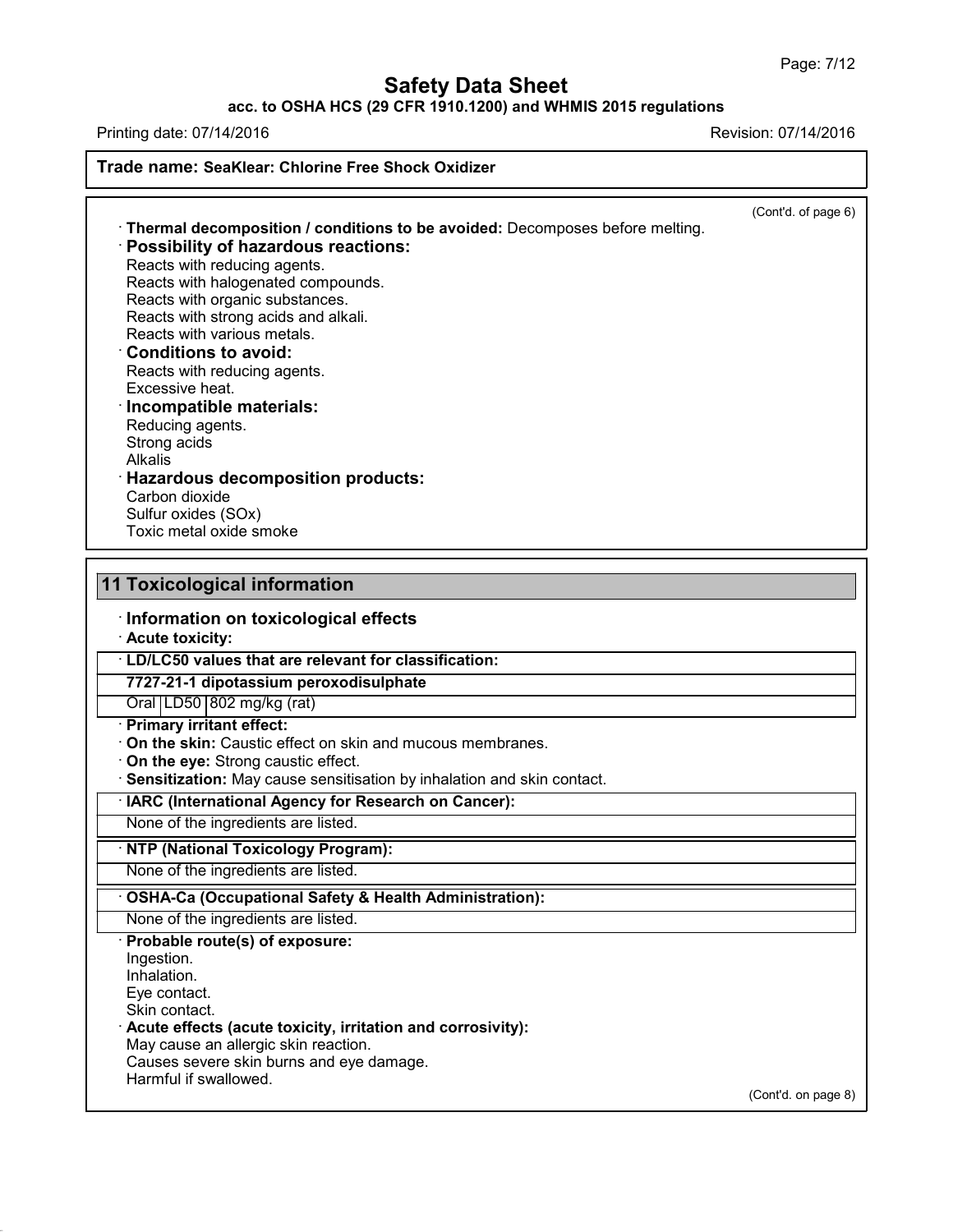**acc. to OSHA HCS (29 CFR 1910.1200) and WHMIS 2015 regulations**

Printing date: 07/14/2016 Revision: 07/14/2016

**Trade name: SeaKlear: Chlorine Free Shock Oxidizer**

(Cont'd. of page 7)

· **Repeated dose toxicity:** No relevant information available.

· **CMR effects (carcinogenity, mutagenicity and toxicity for reproduction)**

· **Germ cell mutagenicity:** Based on available data, the classification criteria are not met.

· **Carcinogenicity:** Based on available data, the classification criteria are not met.

· **Reproductive toxicity:** Based on available data, the classification criteria are not met.

· **STOT-single exposure:** Based on available data, the classification criteria are not met.

- · **STOT-repeated exposure:** Based on available data, the classification criteria are not met.
- · **Aspiration hazard:** Based on available data, the classification criteria are not met.

#### **12 Ecological information**

#### · **Toxicity**

- · **Aquatic toxicity** No relevant information available.
- · **Persistence and degradability** No relevant information available.
- · **Bioaccumulative potential:** No relevant information available.
- · **Mobility in soil:** No relevant information available.
- · **Additional ecological information**
- · **General notes:** Do not allow product to reach ground water, water course or sewage system.
- · **Results of PBT and vPvB assessment**
- · **PBT:** Not applicable.
- · **vPvB:** Not applicable.
- · **Other adverse effects:** No relevant information available.

#### **13 Disposal considerations**

#### · **Waste treatment methods**

#### · **Recommendation:**

43.0

The user of this material has the responsibility to dispose of unused material, residues and containers in compliance with all relevant local, state and federal laws and regulations regarding treatment, storage and disposal for hazardous and nonhazardous wastes.

#### · **Uncleaned packagings**

· **Recommendation:** Disposal must be made according to official regulations.

| <b>14 Transport information</b>                                         |  |
|-------------------------------------------------------------------------|--|
| UN3260                                                                  |  |
|                                                                         |  |
| Corrosive solid, acidic, inorganic, n.o.s.<br>(Monopersulfate Compound) |  |
| CORROSIVE SOLID, ACIDIC, INORGANIC, N.O.S.<br>(Monopersulfate Compound) |  |
|                                                                         |  |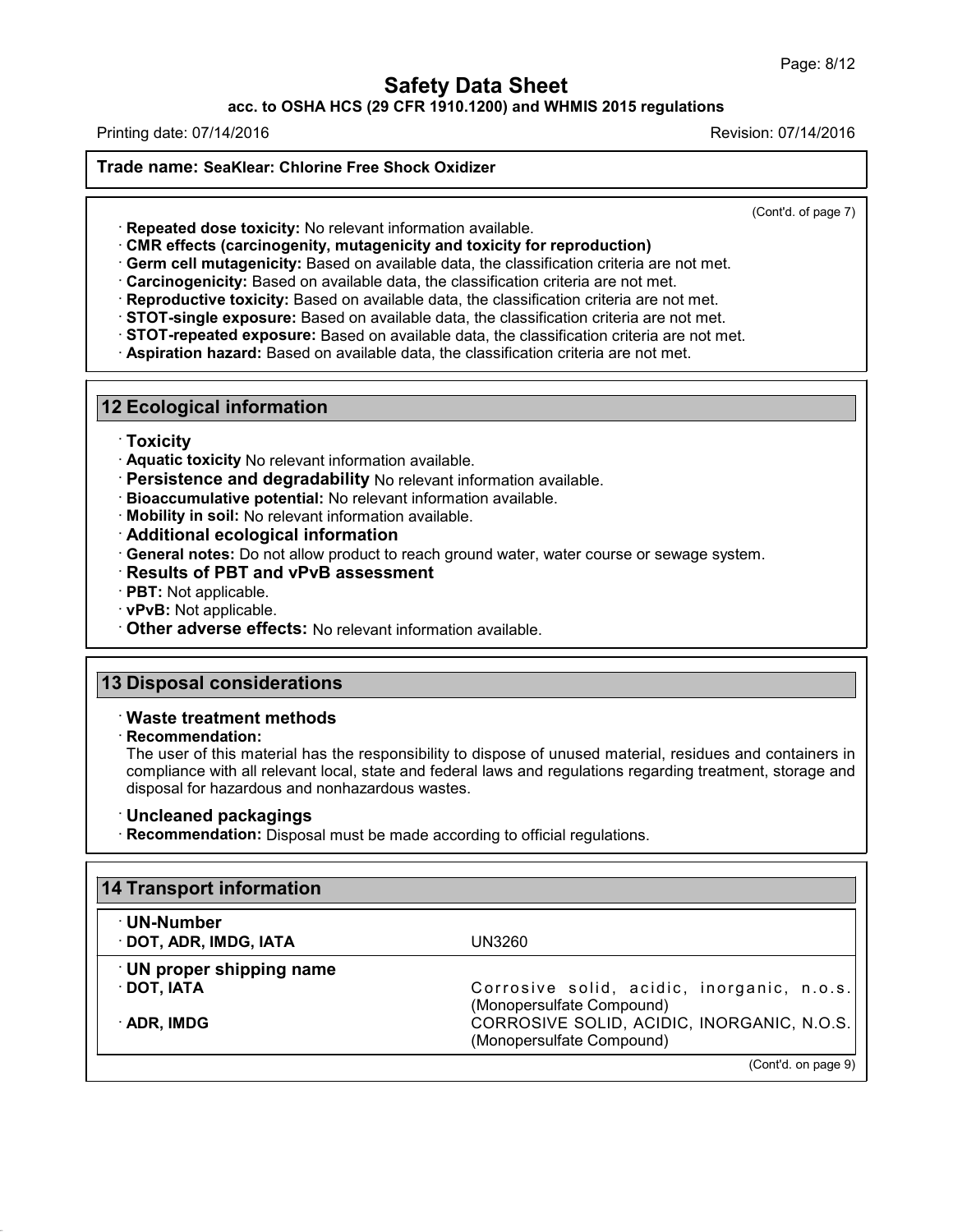## **acc. to OSHA HCS (29 CFR 1910.1200) and WHMIS 2015 regulations**

Printing date: 07/14/2016 Revision: 07/14/2016

43.0

**Trade name: SeaKlear: Chlorine Free Shock Oxidizer** (Cont'd. of page 8) · **Transport hazard class(es)** · **DOT** · **Class** 8 Corrosive substances<br> **Example:** 8 Additional 8 · **Label** 8 · **ADR** · **Class** 8 (C2) Corrosive substances<br> **Class** 8 · **Label** 8 · **IMDG, IATA** · **Class** 8 Corrosive substances<br>· Label 8 8 · **Label** 8 · **Packing group** · **DOT, ADR, IMDG, IATA** II · **Environmental hazards** · **Marine pollutant:** No · **Special precautions for user** Warning: Corrosive substances · **Danger code (Kemler):** 88  $\cdot$  **EMS** Number: **· Segregation groups Acids** Acids · **Transport in bulk according to Annex II of MARPOL73/78** and the IBC Code Not applicable. · **Transport/Additional information:** · **DOT** Limited Quantity for packages less than 30 kg and inner packagings less than 1 kg. (Cont'd. on page 10)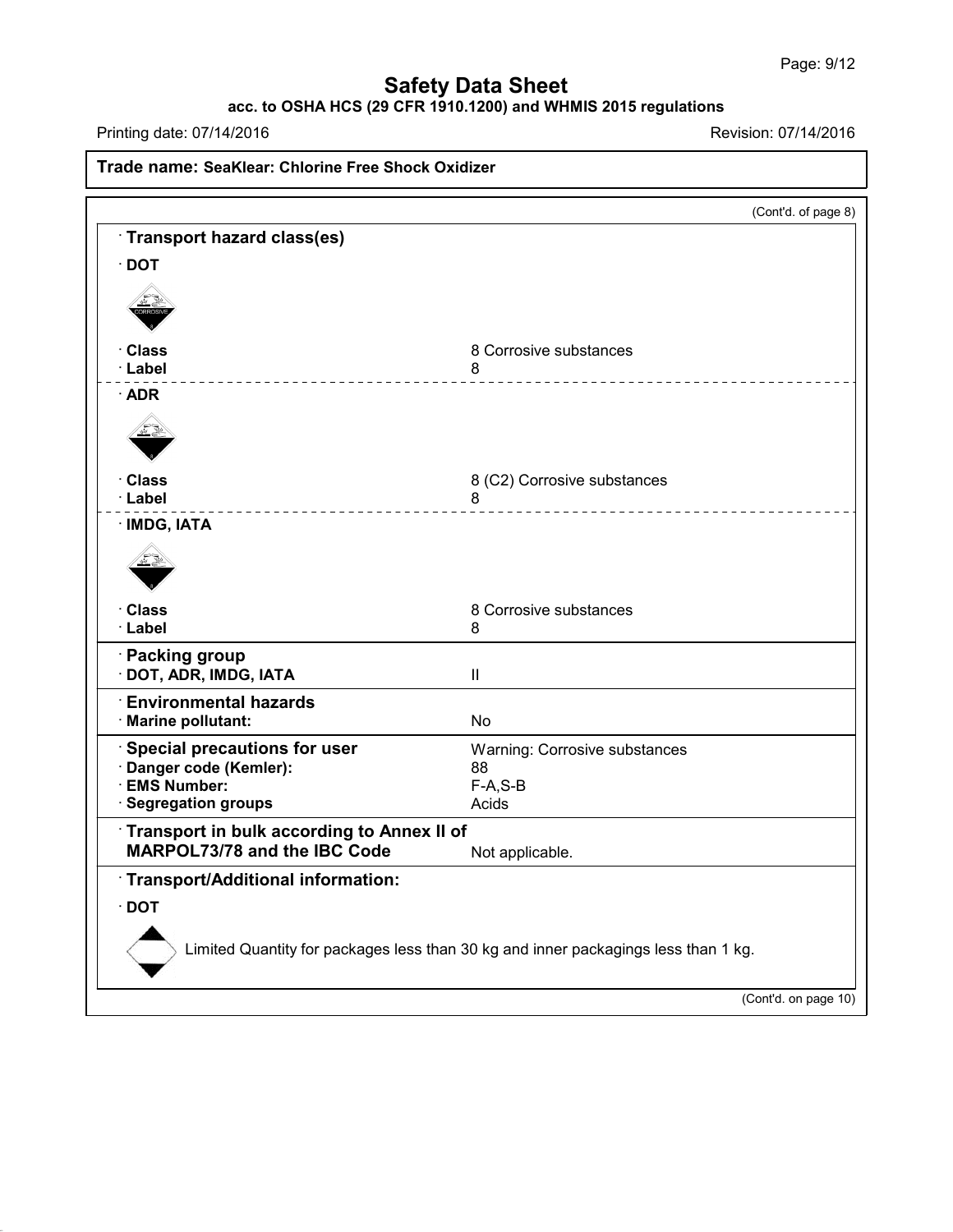**acc. to OSHA HCS (29 CFR 1910.1200) and WHMIS 2015 regulations**

Printing date: 07/14/2016 Revision: 07/14/2016

#### **Trade name: SeaKlear: Chlorine Free Shock Oxidizer**

|                                                                                      | (Cont'd. of page 9) |
|--------------------------------------------------------------------------------------|---------------------|
| $\cdot$ ADR                                                                          |                     |
| Limited Quantity for packages less than 30 kg and inner packagings less than 1 kg.   |                     |
| $\cdot$ IMDG                                                                         |                     |
| Limited Quantity for packages less than 30 kg and inner packagings less than 1 kg.   |                     |
| $\cdot$ IATA                                                                         |                     |
| Limited Quantity for packages less than 30 kg and inner packagings less than 0.5 kg. |                     |

#### **15 Regulatory information**

· **Safety, health and environmental regulations/legislation specific for the substance or mixture** · **United States (USA)** · **SARA** · **Section 302 (extremely hazardous substances):** None of the ingredients are listed.

· **Section 355 (extremely hazardous substances):**

None of the ingredients are listed.

· **Section 313 (Specific toxic chemical listings):**

None of the ingredients are listed.

· **TSCA (Toxic Substances Control Act)**

All ingredients are listed.

· **Proposition 65 (California)**

· **Chemicals known to cause cancer:**

None of the ingredients are listed.

· **Chemicals known to cause reproductive toxicity for females:**

None of the ingredients are listed.

· **Chemicals known to cause reproductive toxicity for males:**

None of the ingredients are listed.

· **Chemicals known to cause developmental toxicity:**

None of the ingredients are listed.

43.0

(Cont'd. on page 11)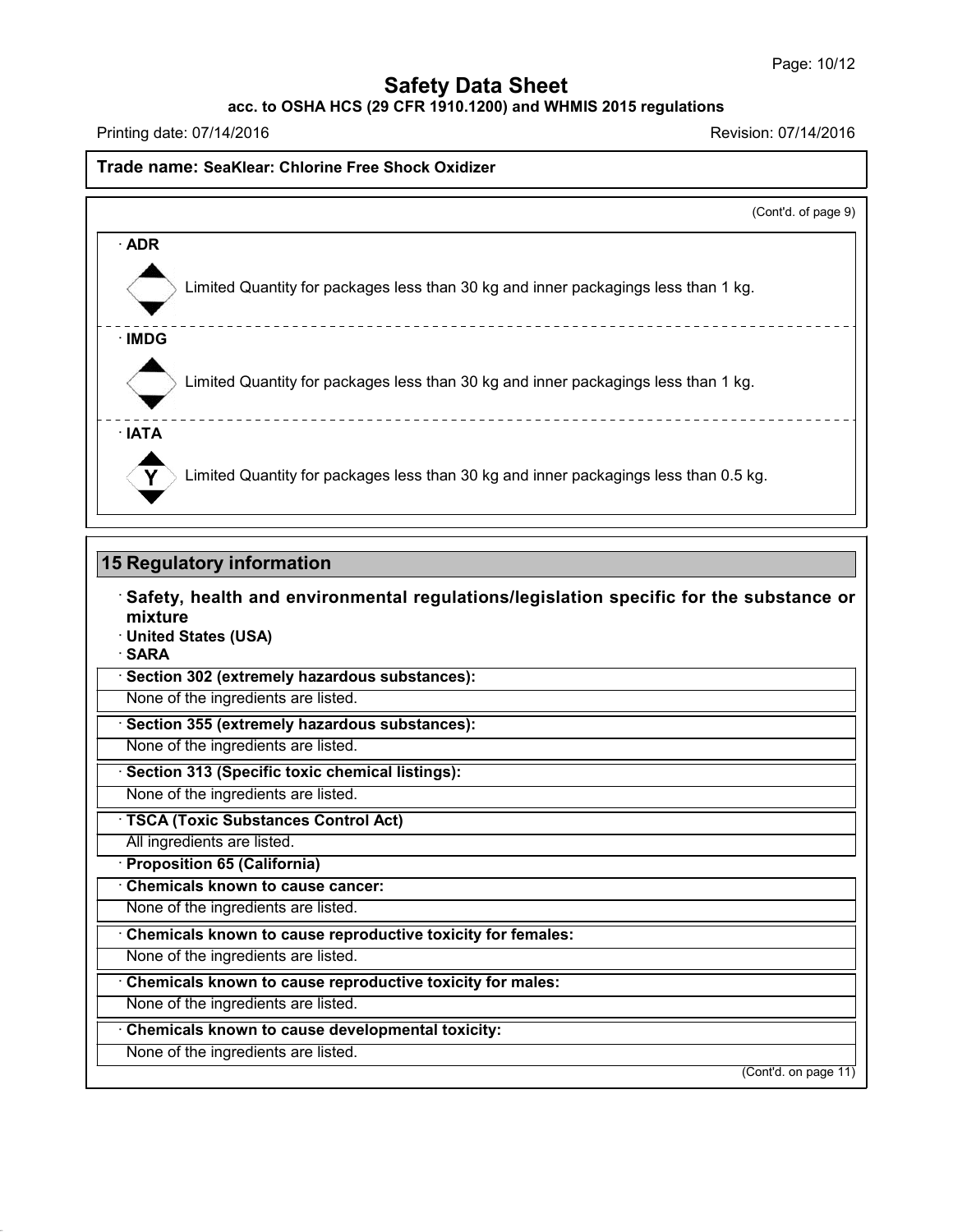**acc. to OSHA HCS (29 CFR 1910.1200) and WHMIS 2015 regulations**

Printing date: 07/14/2016 Revision: 07/14/2016

**Trade name: SeaKlear: Chlorine Free Shock Oxidizer**

(Cont'd. of page 10)

· **Carcinogenic categories**

· **EPA (Environmental Protection Agency):**

None of the ingredients are listed.

· **IARC (International Agency for Research on Cancer):**

None of the ingredients are listed.

· **NIOSH-Ca (National Institute for Occupational Safety and Health):**

None of the ingredients are listed.

· **Canadian Domestic Substances List (DSL):**

All ingredients are listed.

· **Chemical safety assessment:** A Chemical Safety Assessment has notbeen carried out.

## **16 Other information**

43.0

This information is based on our present knowledge. However, this shall not constitute a guarantee for any specific product features and shall not establish a legally valid contractual relationship.

· **Date of preparation / last revision** 07/14/2016 / -

#### · **Abbreviations and acronyms:**

ADR: European Agreement concerning the International Carriage of Dangerous Goods by Road IMDG: International Maritime Code for Dangerous Goods DOT: US Department of Transportation IATA: International Air Transport Association CAS: Chemical Abstracts Service (division of the American Chemical Society) DNEL: Derived No-Effect Level (REACH) PNEC: Predicted No-Effect Concentration (REACH) LC50: Lethal concentration, 50 percent LD50: Lethal dose, 50 percent PBT: Persistent, Bioaccumulative and Toxic vPvB: very Persistent and very Bioaccumulative OSHA: Occupational Safety & Health LDLo: Lowest Lethal Dose Observed Ox. Sol. 3: Oxidizing solids – Category 3 Acute Tox. 4: Acute toxicity – Category 4 Skin Corr. 1B: Skin corrosion/irritation – Category 1B Skin Irrit. 2: Skin corrosion/irritation – Category 2 Eye Dam. 1: Serious eye damage/eye irritation – Category 1 Eye Irrit.2A: Serious eye damage/eye irritation – Category 2A Resp. Sens. 1: Respiratory sensitisation – Category 1 Skin Sens. 1: Skin sensitisation – Category 1 STOT SE 3: Specific target organ toxicity (single exposure) – Category 3 · **Sources** Website, European Chemicals Agency (echa.europa.eu) Website, US EPA Substance Registry Services (ofmpub.epa.gov/sor internet/registry/substreg/home/ overview/home.do) Website, Chemical Abstracts Registry, American Chemical Society (www.cas.org) Patty's Industrial Hygiene, 6th ed., Rose, Vernon, ed. ISBN: ISBN: 978-0-470-07488-6 Casarett and Doull's Toxicology: The Basic Science of Poisons, 8th Ed., Klaasen, Curtis D.,ed., ISBN: 978-0-07-176923-5. Safety Data Sheets, Individual Manufacturers SDS Prepared by: ChemTel Inc.

(Cont'd. on page 12)